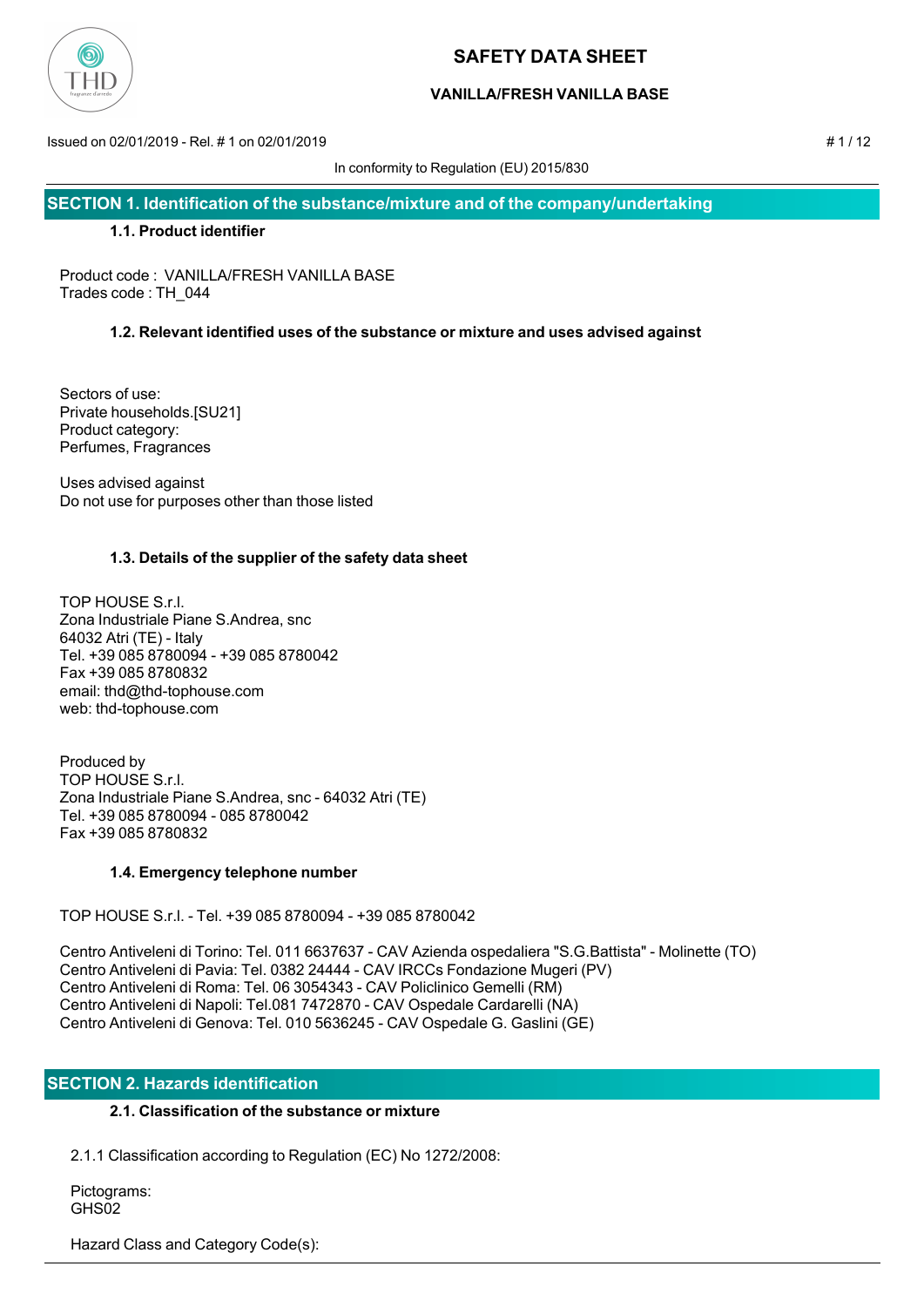

### **VANILLA/FRESH VANILLA BASE**

Issued on 02/01/2019 - Rel. # 1 on 02/01/2019 # 2 / 12

In conformity to Regulation (EU) 2015/830

Flam. Liq. 2, Aquatic Chronic 3

 Hazard statement Code(s): H225 - Highly flammable liquid and vapour.

H412 - Harmful to aquatic life with long lasting effects.

 The product easy inflames if subordinate to an ignition source. The product is dangerous to the environment as it is harmful to aquatic life with long lasting effects

#### **2.2. Label elements**

Labelling according to Regulation (EC) No 1272/2008:

Pictogram, Signal Word Code(s): GHS02 - Danger

Hazard statement Code(s):

H225 - Highly flammable liquid and vapour.

H412 - Harmful to aquatic life with long lasting effects.

Supplemental Hazard statement Code(s):

EUH208 - Contains DIACETILE, citral, Geraniol, Geranyl acetate, D-limonene . May produce an allergic reaction.

Precautionary statements:

**General** 

P101 - If medical advice is needed, have product container or label at hand.

P102 - Keep out of reach of children.

Prevention

P210 - Keep away from heat, hot surfaces, sparks, open flames and other ignition sources. No smoking.

P233 - Keep container tightly closed.

P273 - Avoid release to the environment.

Response

P370+P378 - In case of fire: Use water or CO2 to extinguish.

Storage

P403+P235 - Store in a well-ventilated place. Keep cool.

Disposal

P501 - Dispose of contents/container according to local law.

Contains:

DIACETILE, citral, Geraniol, Geranyl acetate, D-limonene

#### **2.3. Other hazards**

The substance / mixture NOT contains substances PBT/vPvB according to Regulation (EC) No 1907/2006, Annex XIII

No information on other hazards Packaging to be fitted with a tactile warning

## **SECTION 3. Composition/information on ingredients**

## **3.1 Substances**

Irrilevant

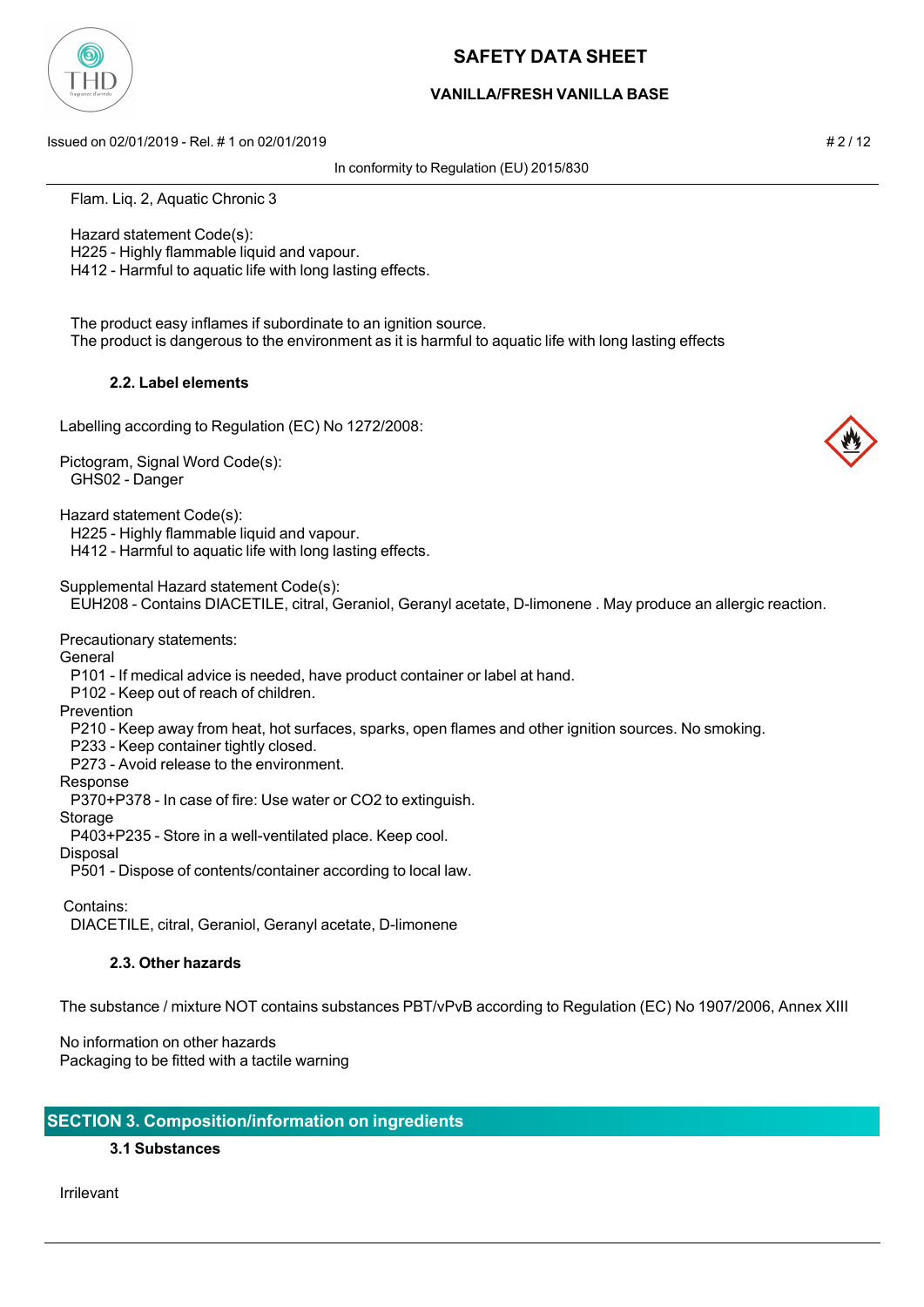

## **VANILLA/FRESH VANILLA BASE**

Issued on 02/01/2019 - Rel. # 1 on 02/01/2019 **# 3** / 12

In conformity to Regulation (EU) 2015/830

#### **3.2 Mixtures**

Refer to paragraph 16 for full text of hazard statements

Allergens contained:

Terpeni d'arancio = 0,150

| Substance                  | Concentration   | <b>Classification</b>                                                                                                                                    | <b>Index</b> | <b>CAS</b> | <b>EINECS</b> | <b>REACh</b>         |
|----------------------------|-----------------|----------------------------------------------------------------------------------------------------------------------------------------------------------|--------------|------------|---------------|----------------------|
| propan-2-ol                | $> 1 \le 5\%$   | Flam. Liq. 2, H225;<br>Eye Irrit. 2, H319;<br>STOT SE 3, H336                                                                                            | 603-117-00-0 | 67-63-0    | 200-661-7     |                      |
| Vanillin                   | $> 1 \le 5\%$   | Eye Irrit. 2, H319                                                                                                                                       |              | 121-33-5   | 204-465-2     |                      |
| Linalool                   | $> 1 \le 5\%$   | Skin Irrit. 2, H315;<br>Eye Irrit. 2, H319                                                                                                               |              | 78-70-6    |               |                      |
| Geraniol                   | $> 0.1 < 1\%$   | Skin Irrit. 2, H315;<br>Skin Sens. 1, H317;<br>Eye Dam. 1, H318                                                                                          |              | 106-24-1   |               |                      |
| citral                     | $> 0.1 < 1\%$   | Skin Irrit. 2, H315;<br>Skin Sens. 1, H317                                                                                                               | 605-019-00-3 | 5392-40-5  | 226-394-6     |                      |
| 2,6-di-tert-butyl-p-cresol | $> 0.1 \le 1\%$ | Aquatic Chronic 1,<br>H410                                                                                                                               |              | 128-37-0   | 204-881-4     | 01-2119565<br>113-46 |
| citral                     | $> 0, 1 < 1\%$  | Skin Irrit. 2, H315;<br>Skin Sens. 1, H317                                                                                                               | 605-019-00-3 | 5392-40-5  | 226-394-6     |                      |
| D-limonene                 | $> 0, 1 < 1\%$  | Flam. Liq. 3, H226;<br>Skin Irrit. 2, H315;<br>Skin Sens. 1, H317;<br>Aquatic Acute 1,<br>H400; Aquatic<br>Chronic 1, H410                               | 601-029-00-7 | 5989-27-5  | 205-341-0     |                      |
| <b>DIACETILE</b>           | $> 0, 1 < 1\%$  | Flam. Lig. 2, H225;<br>Acute Tox. 4, H302;<br>Skin Irrit. 2, H315;<br>Skin Sens. 1, H317;<br>Eye Dam. 1, H318;<br>Acute Tox. 3, H331;<br>STOT RE 2, H373 |              | 431-03-8   | 207-069-8     |                      |
| Geranyl acetate            | $> 0, 1 < 1\%$  | Skin Corr. 2, H315;<br>Skin Sens. 1B, H317;<br>Aquatic Chronic 3,<br>H412                                                                                |              | 105-87-3   | 203-341-5     |                      |

#### **Fractionated global values**

| H <sub>225</sub> | $= 160,05$ | H373 | $= 0.15$ | H302 | $= 0.90$ | H315             | $= 3.23$ |
|------------------|------------|------|----------|------|----------|------------------|----------|
|                  |            |      |          |      |          |                  |          |
| H317             | $= 1.36$   | H331 | $= 0.15$ | H318 | $= 0.53$ | H319             | $= 7.48$ |
| H335             | $= 0.38$   | H412 | $= 0.15$ | H410 | $= 0.30$ | H <sub>226</sub> | $= 0.15$ |
| H400             | $= 0.15$   | H336 | $= 4.10$ |      |          |                  |          |

# **SECTION 4. First aid measures**

## **4.1. Description of first aid measures**

Inhalation:

 Air the area. Move immediately the contaminated patient from the area and keep him at rest in a well ventilated area. If you feel unwell seek medical advice.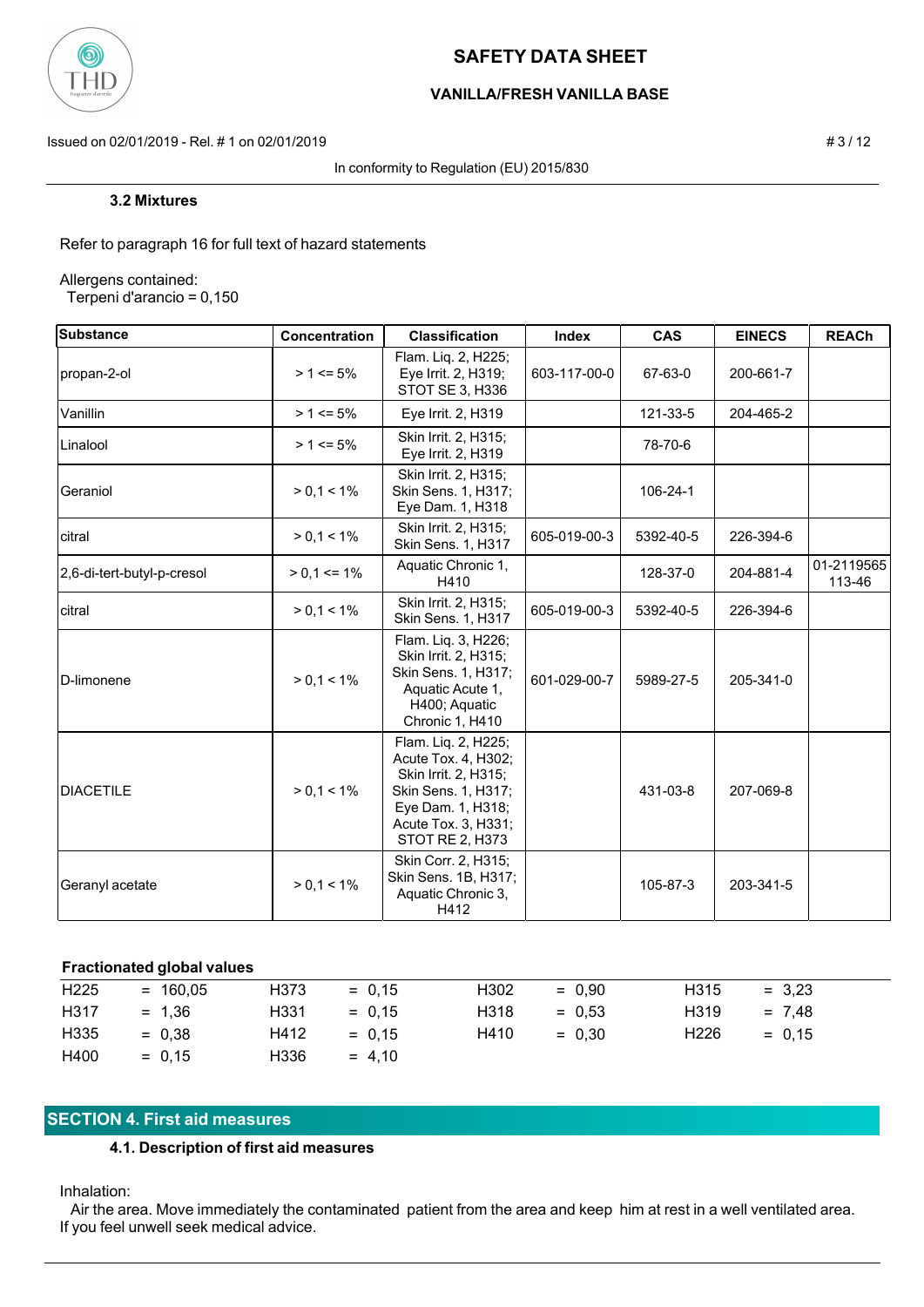

## **VANILLA/FRESH VANILLA BASE**

Issued on 02/01/2019 - Rel. # 1 on 02/01/2019 # 4 / 12

In conformity to Regulation (EU) 2015/830

Direct contact with skin (of the pure product).: Wash thoroughly with soap and running water.

Direct contact with eyes (of the pure product).:

Wash immediately and thorougly with running water for at least 10 minutes.

Ingestion:

Not hazardous. It's possible to give activated charcoal in water or liquid paraffin medicine

### **4.2. Most important symptoms and effects, both acute and delayed**

No data available.

### **4.3. Indication of any immediate medical attention and special treatment needed**

If medical advice is needed, have product container or label at hand.

## **SECTION 5. Firefighting measures**

#### **5.1. Extinguishing media**

Advised extinguishing agents:

In the case of fire use: water or CO2 to extinguish.

#### Extinguishing means to avoid:

Water jets. Use water jets only to cool the surfaces of the containers exposed to fire.

#### **5.2. Special hazards arising from the substance or mixture**

No data available.

## **5.3. Advice for firefighters**

 Use protection for the breathing apparatus Safety helmet and full protective suit. The spray water can be used to protect the people involved in the extinction You may also use selfrespirator, especially when working in confined and poorly ventilated area and if you use halogenated extinguishers (Halon 1211 fluobrene, Solkan 123, NAF, etc...)

Keep containers cool with water spray

## **SECTION 6. Accidental release measures**

#### **6.1. Personal precautions, protective equipment and emergency procedures**

6.1.1 For non-emergency personnel: Leave the area surrounding the spill or release. Do not smoke Wear gloves and protective clothing

6.1.2 For emergency responders: Wear gloves and protective clothing Eliminate all unguarded flames and possible sources of ignition. No smoking. Provision of sufficient ventilation. Evacuate the danger area and, in case, consult an expert.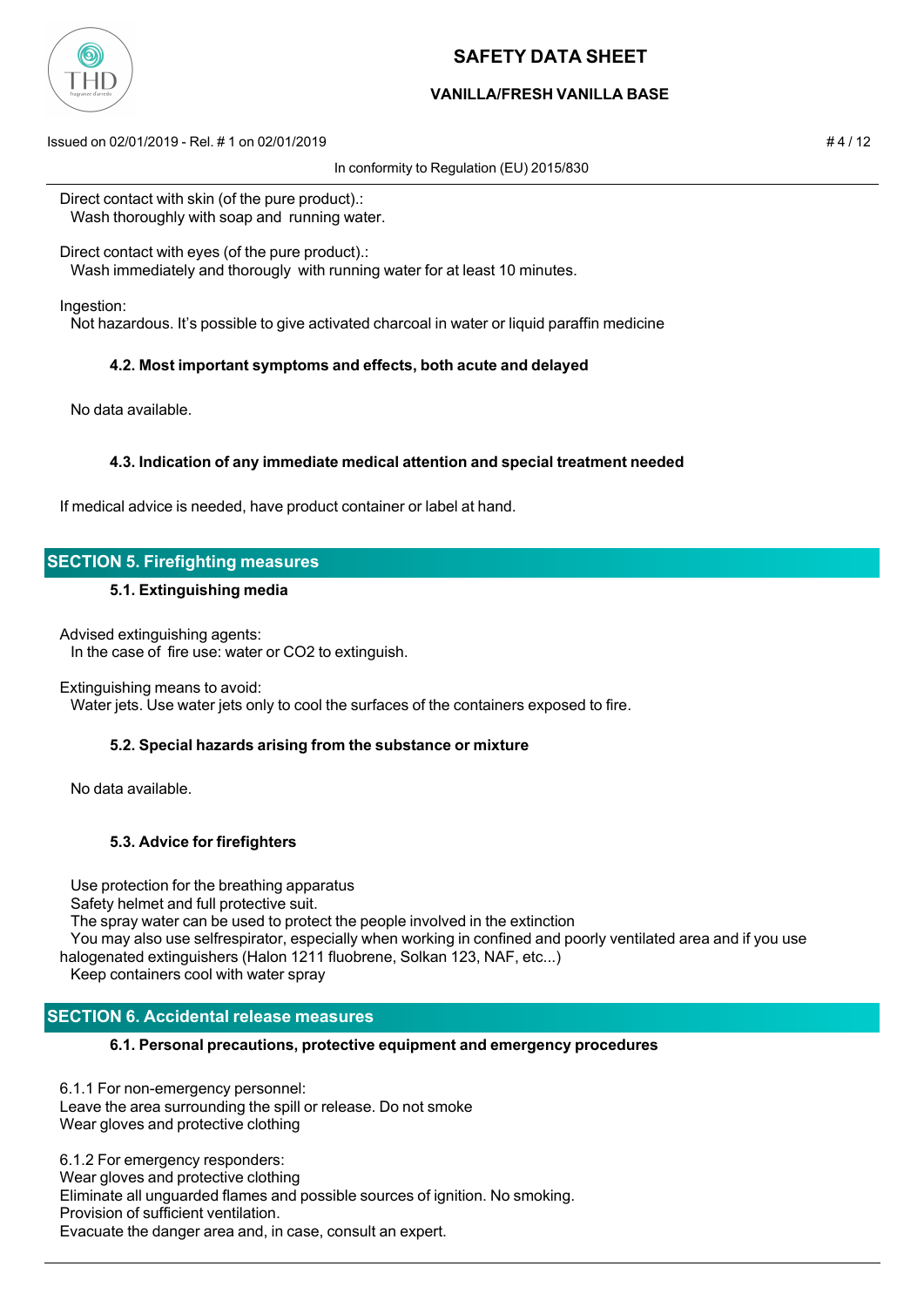

### **VANILLA/FRESH VANILLA BASE**

Issued on 02/01/2019 - Rel. # 1 on 02/01/2019 # 5 / 12

In conformity to Regulation (EU) 2015/830

#### **6.2. Environmental precautions**

Contain spill with earth or sand.

 If the product has entered a watercourse in sewers or has contaminated soil or vegetation, notify it to the authorities. Discharge the remains in compliance with the regulations

### **6.3. Methods and material for containment and cleaning up**

 6.3.1 For containment: Recover the product for reuse, if possible, or for removal. Possibly absorb it with inert material. Prevent it from entering the sewer system.

 6.3.2 For cleaning up: After wiping up, wash with water the area and materials involved

 6.3.3 Other information: Nothing in particular.

### **6.4. Reference to other sections**

Refer to paragraphs 8 and 13 for more information

## **SECTION 7. Handling and storage**

#### **7.1. Precautions for safe handling**

 Avoid contact and inhalation of vapors Do not smoke at work At work do not eat or drink. Wear protective gloves/protective clothing/eye protection/face protection. See also paragraph 8 below.

### **7.2. Conditions for safe storage, including any incompatibilities**

 Keep in original container closed tightly. Do not store in open or unlabeled containers. Keep containers upright and safe by avoiding the possibility of falls or collisions. Store in a cool place, away from sources of heat and `direct exposure of sunlight. Keep containers tightly closed. Always store in well ventilated areas. Never close the container tightly, leave a chance to vent Keep away from open flames, sparks and heat sources. Avoid direct sunlight exposure.

## **7.3. Specific end use(s)**

Private households.: Handle with care. Store in a ventilated place away from heat sources. Keep container tightly closed.

## **SECTION 8. Exposure controls/personal protection**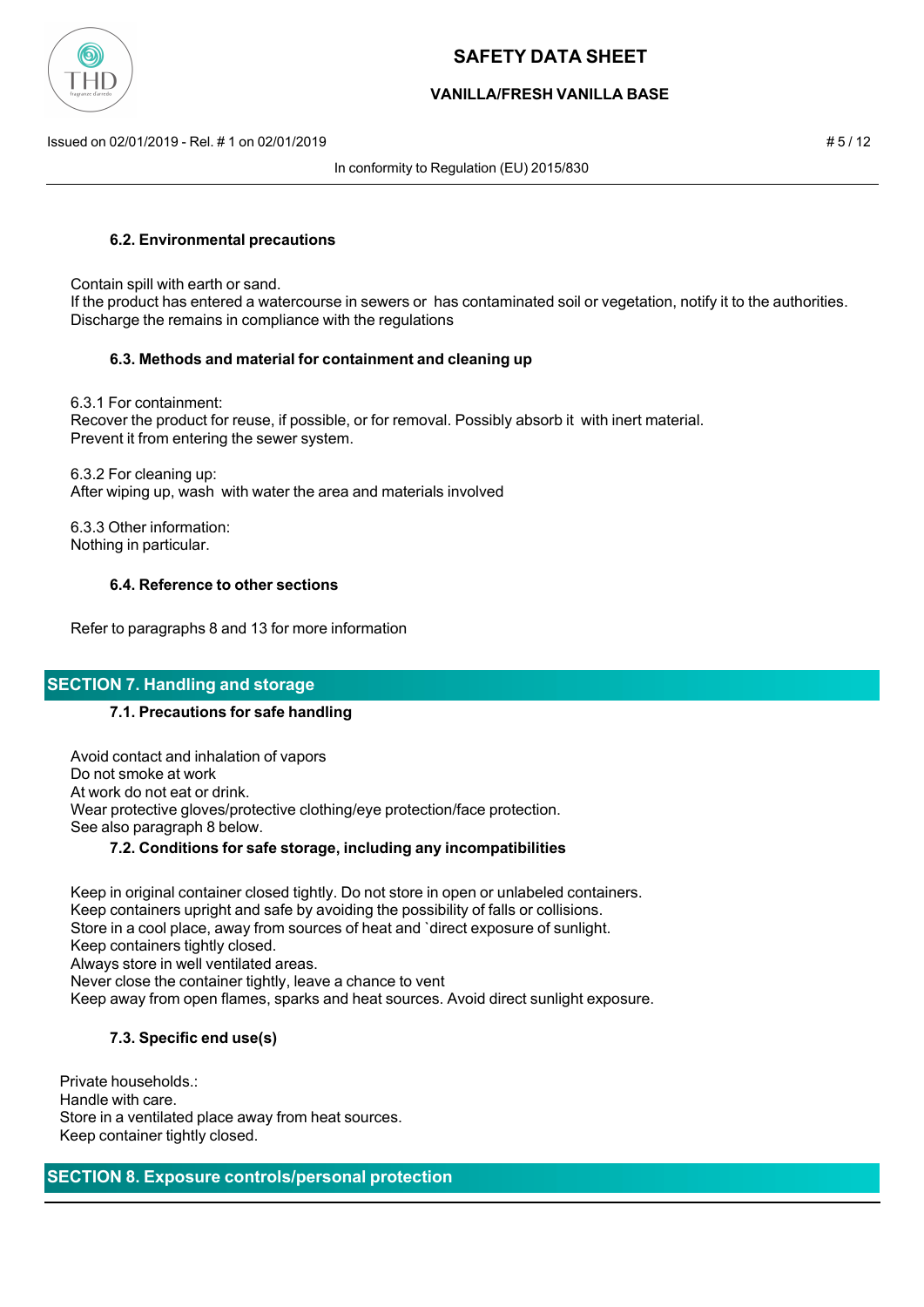

### **VANILLA/FRESH VANILLA BASE**

Issued on 02/01/2019 - Rel. # 1 on 02/01/2019 # 6 / 12

In conformity to Regulation (EU) 2015/830

 Related to contained substances: propan-2-ol: TLV: TWA 200 ppm 400 ppm as STEL A4 (not classifiable as a human carcinogen); (ACGIH 2004). MAK: 200 ppm 500 mg/m peak limitation Category: II (2); Risk group for pregnancy: C; (DFG 2004).

D-limonene:

MAK: 20 ppm mg/m 110 skin sensitization (Sh); Peak limitation category: II (2); Risk group for pregnancy: C; (DFG 2005).

#### **8.2. Exposure controls**

Appropriate engineering controls: Private households.: No specific control required.

Individual protection measures:

 (a) Eye / face protection Not needed for normal use.

(b) Skin protection

 (i) Hand protection Not needed for normal use.

 (ii) Other Wear normal work clothing.

 (c) Respiratory protection Not needed for normal use.

 (d) Thermal hazards No hazard to report

Environmental exposure controls: Related to contained substances: D-limonene: Do not let this chemical contaminates the environment.

#### **SECTION 9. Physical and chemical properties**

#### **9.1. Information on basic physical and chemical properties**

| <b>Physical and chemical properties</b> | Value                           | Determination method |
|-----------------------------------------|---------------------------------|----------------------|
| Appearance                              | Liquid, from colorless to straw |                      |
| <b>Odour</b>                            | taste                           |                      |
| <b>Odour threshold</b>                  | Inot determined                 |                      |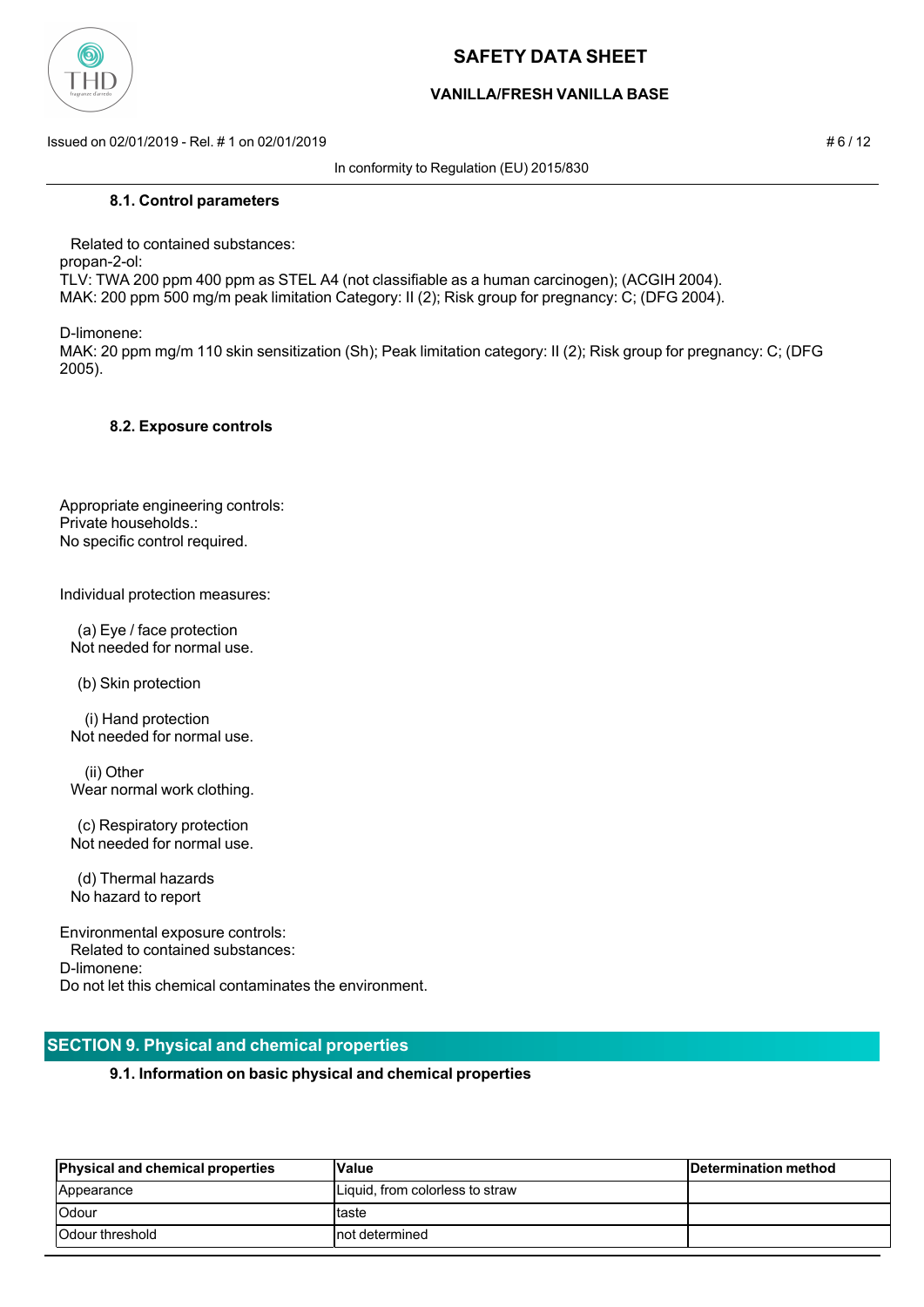

## **VANILLA/FRESH VANILLA BASE**

Issued on 02/01/2019 - Rel. # 1 on 02/01/2019 # 7 / 12

In conformity to Regulation (EU) 2015/830

| <b>Physical and chemical properties</b>      | Value                                   | <b>Determination method</b> |
|----------------------------------------------|-----------------------------------------|-----------------------------|
| pH                                           | 7,2                                     | EPA 150.1 1982              |
| Melting point/freezing point                 | not determined                          |                             |
| Initial boiling point and boiling range      | $86^{\circ}$ C                          | <b>Phisical</b>             |
| Flash point                                  | $14^{\circ}$ C                          | ASTM D 93 (2006)            |
| <b>Evaporation rate</b>                      | not determined                          |                             |
| Flammability (solid, gas)                    | not determined                          |                             |
| Upper/lower flammability or explosive limits | not determined                          |                             |
| Vapour pressure                              | not determined                          |                             |
| Vapour density                               | not determined                          |                             |
| Relative density                             | $0,821$ kg/l                            | ASTM D1298-12b(2017)        |
| Solubility(ies)                              | not determined                          |                             |
| Water solubility                             | not determined                          |                             |
| Partition coefficient: n-octanol/water       | not determined                          |                             |
| Auto-ignition temperature                    | not determined                          |                             |
| Decomposition temperature                    | not determined                          |                             |
| Viscosity                                    | Cinematica: 6.9 mm2/s Dinamica: 5,66 cP | <b>ASTM D445-18</b>         |
| Explosive properties                         | not determined                          |                             |
| Oxidising properties                         | not determined                          |                             |

#### **9.2. Other information**

No data available.

## **SECTION 10. Stability and reactivity**

#### **10.1. Reactivity**

No reactivity hazards

#### **10.2. Chemical stability**

No hazardous reaction when handled and stored according to provisions.

#### **10.3. Possibility of hazardous reactions**

There are no hazardous reactions

#### **10.4. Conditions to avoid**

 Avoid contact with combustible materials. The product could catch fire. heat, open flames, sparks or hot surfaces.

#### **10.5. Incompatible materials**

Nothing in particular.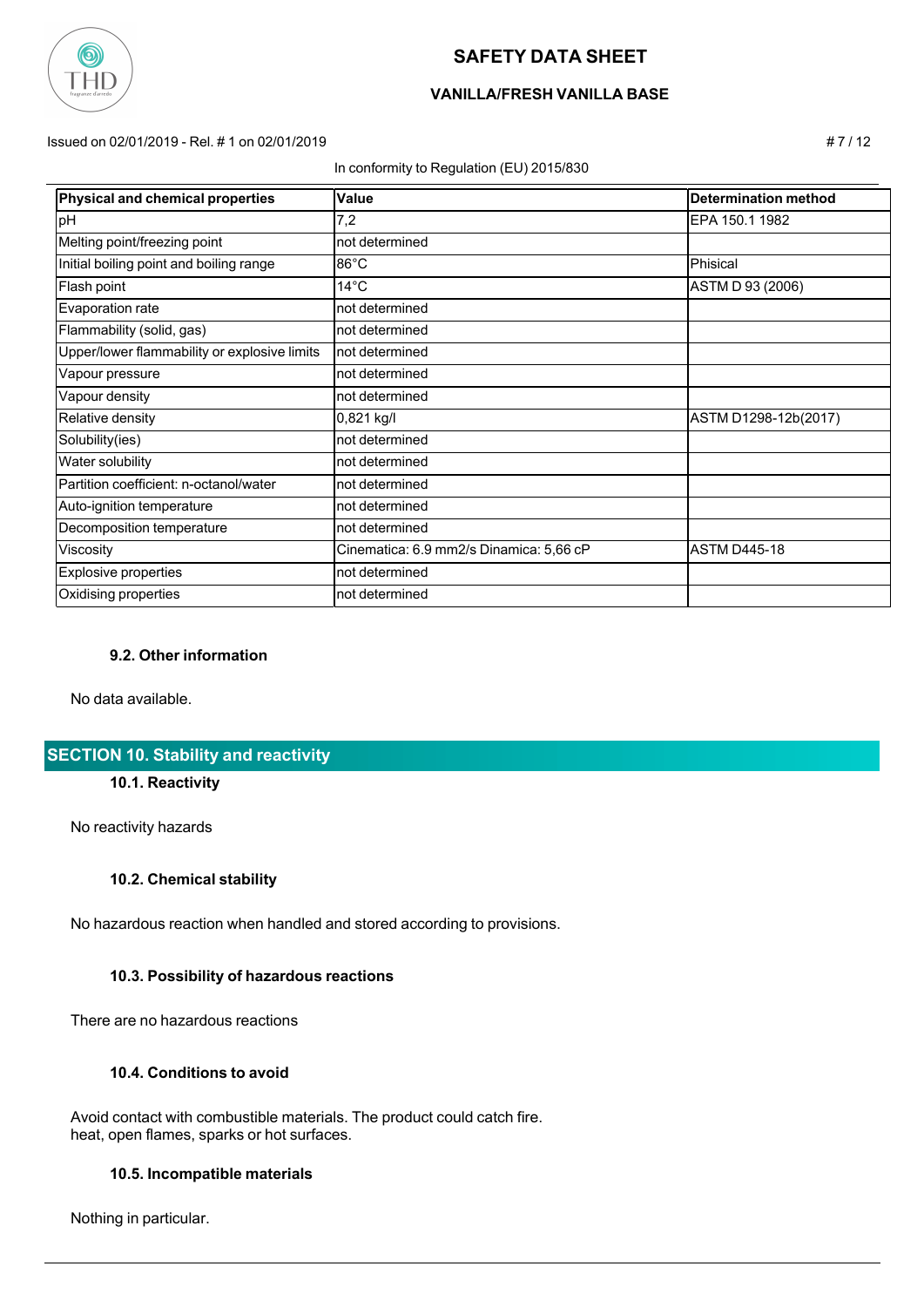

### **VANILLA/FRESH VANILLA BASE**

Issued on 02/01/2019 - Rel. # 1 on 02/01/2019 # 8 / 12

In conformity to Regulation (EU) 2015/830

#### **10.6. Hazardous decomposition products**

Does not decompose when used for intended uses.

## **SECTION 11. Toxicological information**

#### **11.1. Information on toxicological effects**

 ATE(mix) oral = 55.555,6 mg/kg ATE(mix) dermal =  $\infty$ ATE(mix) inhal = 2.000,0 mg/l/4 h

(a) acute toxicity: based on available data, the classification criteria are not met

(b) skin corrosion/irritationbased on available data, the classification criteria are not met

(c) serious eye damage/irritation: based on available data, the classification criteria are not met

(d) respiratory or skin sensitization: based on available data, the classification criteria are not met

(e) germ cell mutagenicity: based on available data, the classification criteria are not met

(f) carcinogenicity: based on available data, the classification criteria are not met

(g) reproductive toxicity: based on available data, the classification criteria are not met

 (h) specific target organ toxicity (STOT) single exposure: based on available data, the classification criteria are not met

 (i) specific target organ toxicity (STOT) repeated exposurebased on available data, the classification criteria are not met

(j) aspiration hazard: based on available data, the classification criteria are not met

Related to contained substances:

propan-2-ol:

Routes of exposure: the substance can be absorbed into the body by inhalation of its vapour.

INHALATION RISK: A harmful contamination of air sar reached quite slowly due to evaporation of the substance at 20 C; However, for spraying or scattering, much more quickly.

Effects of short-term exposure: the substance is irritating to eyes and respiratory tract pu substance determining effects on the central nervous system, causing depression. Exposure far above the OEL pu lead to unconsciousness. Effects of long-term or repeated: liquid degreasing characteristics.

Acute hazards/symptoms INHALATION cough. Vertigo. Drowsiness. Headache. Sore throat. See If Swallowed. SKIN dry skin.

EYE Redness.

SWALLOWED, abdominal pain. Respiratory difficulties. Nausea. A State of unconsciousness. Vomiting. (Further see inhalation).

N O T E The use of alcoholic beverages enhances the harmful effect.

LD50 (rat) Oral (mg/kg body weight) = 2100

LD50 Dermal (rat or rabbit) (mg/kg body weight) = 2100

D-limonene:

INHALATION RISK: can not be given any indication about the speed with which it reaches a harmful contamination in the air due to evaporation of the substance at 20 C.

Effects of short-term exposure: the substance is irritating to the skin and mildly irritating to eyes effects of REPEATED EXPOSURE or long-term repeated or prolonged contact may cause skin sensitization acute hazards/symptoms SKIN Redness. Pain.

Redness EYES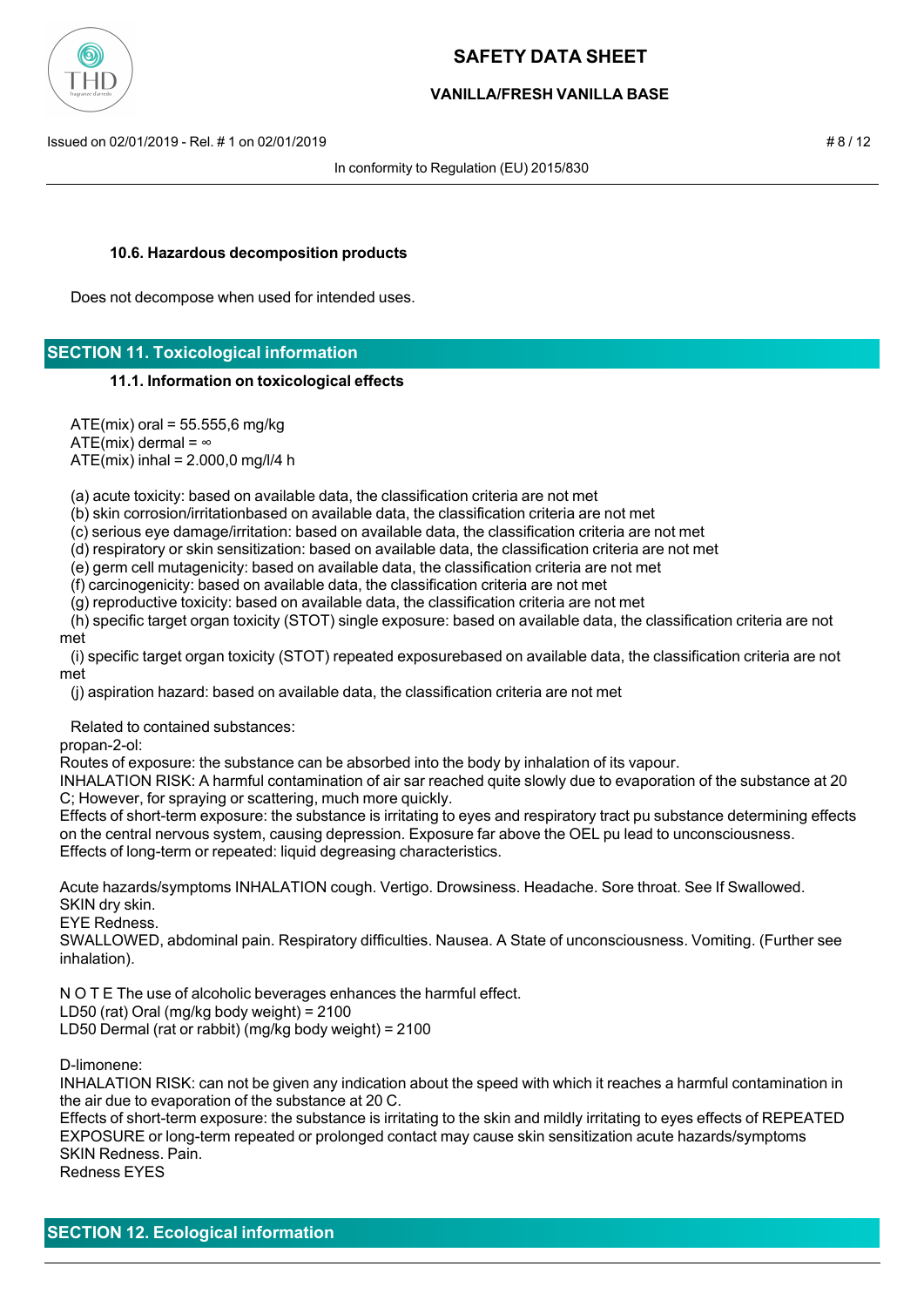

## **VANILLA/FRESH VANILLA BASE**

Issued on 02/01/2019 - Rel. # 1 on 02/01/2019 **Assumed by a structure of the structure of the structure of the structure of the structure of the structure of the structure of the structure of the structure of the structure** 

In conformity to Regulation (EU) 2015/830

#### **12.1. Toxicity**

 Related to contained substances: D-limonene: The substance is very toxic to aquatic organisms.

The product is dangerous for the environment as it is toxic for aquatic organisms following acute exposure.

Use according to good working practices to avoid pollution into the environment.

#### **12.2. Persistence and degradability**

No data available.

#### **12.3. Bioaccumulative potential**

 Related to contained substances: D-limonene: Possible bioaccumulation of this chemical in fish.

#### **12.4. Mobility in soil**

 Related to contained substances: propan-2-ol: The pi product water and light fully miscible in 20 C. Is lost by evaporation within one day. Large volumes can penetrate into the soil and contaminate groundwater.

#### **12.5. Results of PBT and vPvB assessment**

The substance / mixture NOT contains substances PBT/vPvB according to Regulation (EC) No 1907/2006, Annex XIII

#### **12.6. Other adverse effects**

No adverse effects

## **SECTION 13. Disposal considerations**

#### **13.1. Waste treatment methods**

 Do not reuse empty containers. Dispose of them in accordance with the regulations in force. Any remaining product should be disposed of according to applicable regulations by addressing to authorized companies. Recover if possible. Send to authorized discharge plants or for incineration under controlled conditions. Operate according to local and National rules in force

## **SECTION 14. Transport information**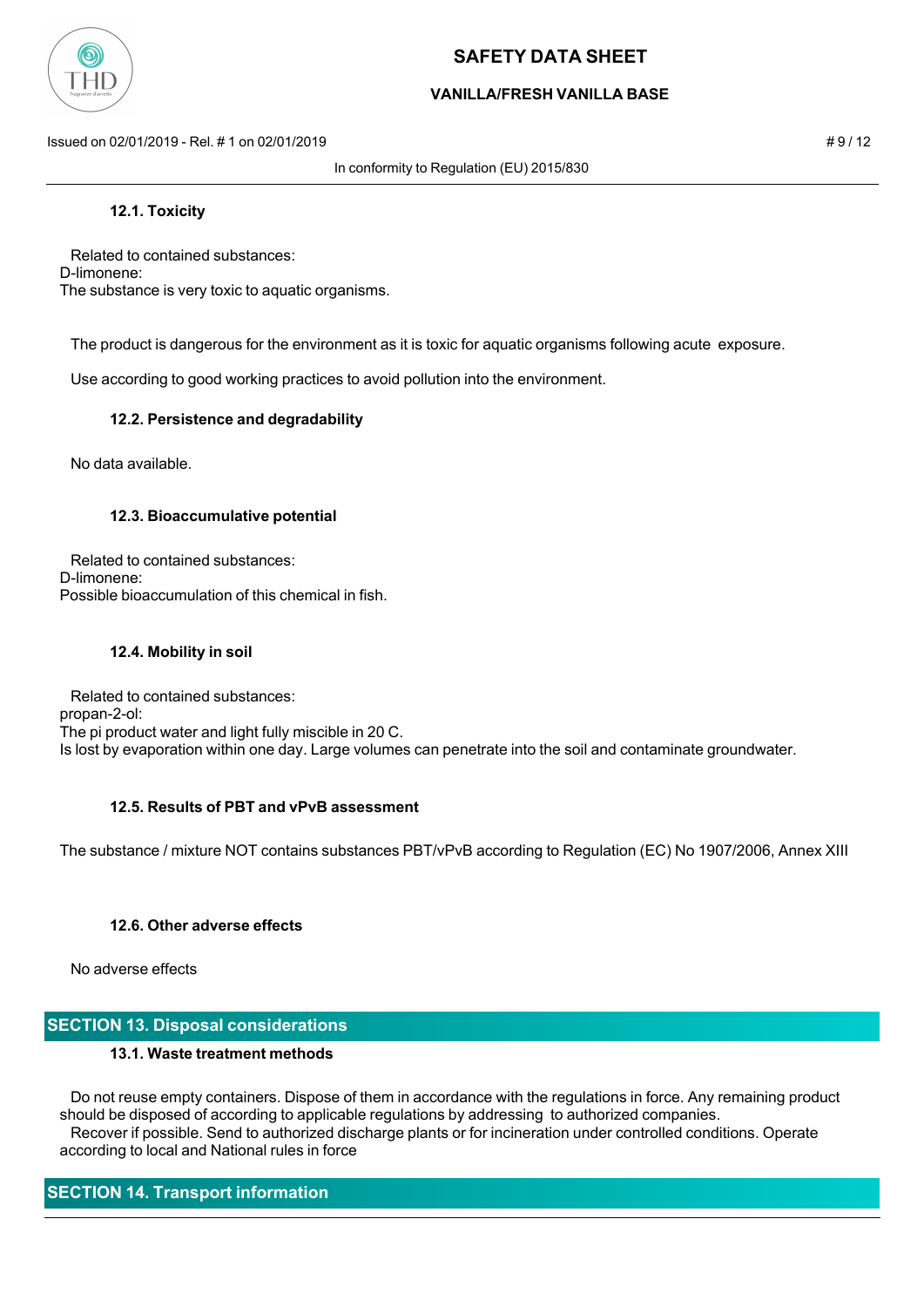

## **VANILLA/FRESH VANILLA BASE**

Issued on 02/01/2019 - Rel. # 1 on 02/01/2019 **# 10 / 12** substitution to the state of the state of the state of the state of the state of the state of the state of the state of the state of the state of the state of the s

In conformity to Regulation (EU) 2015/830

#### **14.1. UN number**

#### ADR/RID/IMDG/ICAO-IATA: 1266

ADR exemption because compliance with the following characteristics: Combination packagings: per inner packaging 5 L per package 30 Kg Inner packagings placed in skrink-wrapped or stretch-wrapped trays: per inner packaging 5 L per package 20 Kg

#### **14.2. UN proper shipping name**

ADR/RID/IMDG: PRODOTTI PER PROFUMERIA contenenti solventi infiammabili ADR/RID/IMDG: PERFUMERY PRODUCTS with flammable solvents ICAO-IATA: PERFUMERY PRODUCTS with flammable solvents

#### **14.3. Transport hazard class(es)**

ADR/RID/IMDG/ICAO-IATA: Class : 3 ADR/RID/IMDG/ICAO-IATA: Label : Limited quantities ADR: Tunnel restriction code : D/E ADR/RID/IMDG/ICAO-IATA: Limited quantities : 5 L IMDG - EmS : F-E, S-D

#### **14.4. Packing group**

ADR/RID/IMDG/ICAO-IATA: III

#### **14.5. Environmental hazards**

ADR/RID/ICAO-IATA: Product is not environmentally hazardous IMDG: Marine polluting agent : Not

#### **14.6. Special precautions for user**

The transport must be carried out by authorised vehicles carrying dangerous goods in accordance with the requirements of the current edition of the agreement and the provisions A.D.R national regulations. The transport must be carried out in the original packaging and in packages that are made from materials resistant to the content and not likely to generate with this dangerous reactions. Employees to the loading and unloading of dangerous goods have received proper training on the risks presented by prepared and on possible procedures to be taken in the event of emergency situations

#### **14.7. Transport in bulk according to Annex II of MARPOL73/78 and the IBC Code**

It is not intended to carry bulk

### **SECTION 15. Regulatory information**

**15.1. Safety, health and environmental regulations/legislation specific for the substance or mixture**

Seveso category: P5c - FLAMMABLE LIQUIDS

REGULATION (EU) No 1357/2014 - waste:



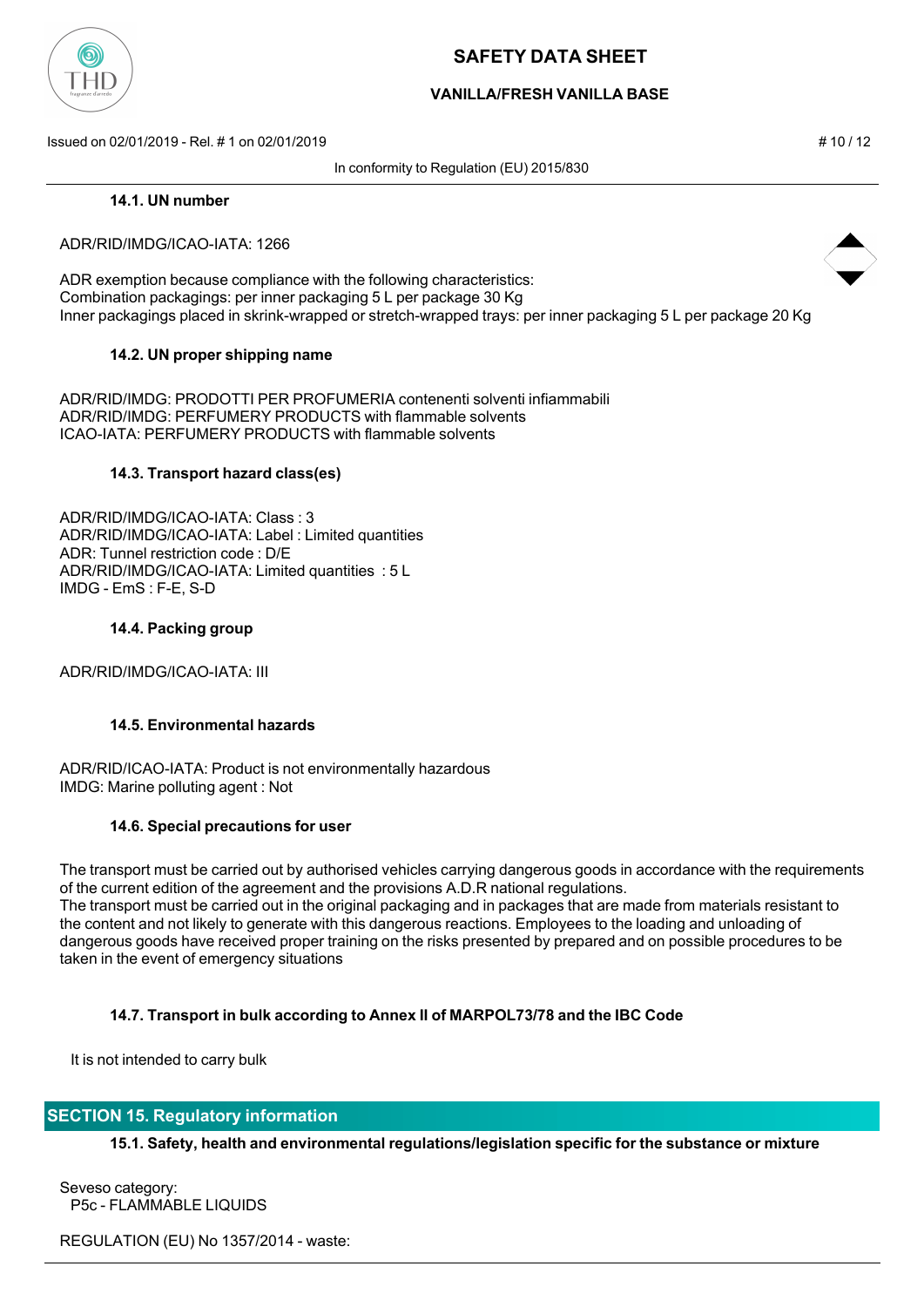

## **VANILLA/FRESH VANILLA BASE**

Issued on 02/01/2019 - Rel. # 1 on 02/01/2019 # 11 / 12

In conformity to Regulation (EU) 2015/830

HP3 - Flammable

### **15.2. Chemical safety assessment**

No chemical safety assessment was carried out by the supplier

## **SECTION 16. Other information**

#### **16.1. Other information**

#### Description of the hazard statements exposed to point 3

- H225 = Highly flammable liquid and vapour.
- H319 = Causes serious eye irritation.
- H336 = May cause drowsiness or dizziness.
- H315 = Causes skin irritation.
- H317 = May cause an allergic skin reaction.
- H318 = Causes serious eye damage.
- H410 = Very toxic to aquatic life with long lasting effects.
- H226 = Flammable liquid and vapour.
- H400 = Very toxic to aquatic life.
- H302 = Harmful if swallowed.
- H331 = Toxic if inhaled.
- H373 = May cause damage to organs through prolonged or repeated exposure .
- H412 = Harmful to aquatic life with long lasting effects.

Classification based on data of all mixture components

#### GENERAL BIBLIOGRAPHY:

- Council Regulation (EC) 1907/2006 of the European Parliament (REACH)
- Regulation (EC) 1272/2008 of the European Parliament (CLP) and subsequent updates
- Council Regulation (EC) no 758/2013 of the European Parliament
- Regulation (EC) no 2015/830 of the European Parliament
- Regulation (EC) No 528/2012 European Parliament and subsequent updates
- Commission Regulation (EC) No 790/2009 of 10 August 2009
- Commission Regulation (EU) No 286/2011 of 10 March 2011
- Commission Regulation (EU) No 618/2012 of 10 July 2012
- Commission Regulation (EU) No 487/2013 of 8 May 2013
- Council Regulation (EU) No 517/2013 of 13 May 2013
- Commission Regulation (EU) No 758/2013 of 7 August 2013
- Commission Regulation (EU) No 944/2013 of 2 October 2013
- Commission Regulation (EU) No 605/2014 of 5 June 2014
- Commission Regulation (EU) 2015/491 of 23 March 2015
- Commission Regulation (EU) No 1297/2014 of 5 December 2014- Council Regulation (EC) 648/2004 of the European

#### Parliament and subsequent updates

- The Merck Index
- Handling Chemical Safety
- Niosh Registry of Toxic Effects of Chemical Substances
- INRS Fiche Toxicologique
- Patty-Industrial Hygiene and Toxicology
- N.I. Sax-Dangerous properties of Industrial Materials-7 Ed., 1989

#### Note to the user:

the information in this tab are based on knowledge available to us on the date of the latest version.

The user must ensure the fitness and completeness of the information in relation to the specific use of the product.

You should not interpret it as a guarantee of any specific property of the product.

For the use of the product does not fall under our direct control, the obligation of the user to observe under their own liability laws and regulations on hygiene and safety. Do not assume liability for improper use.